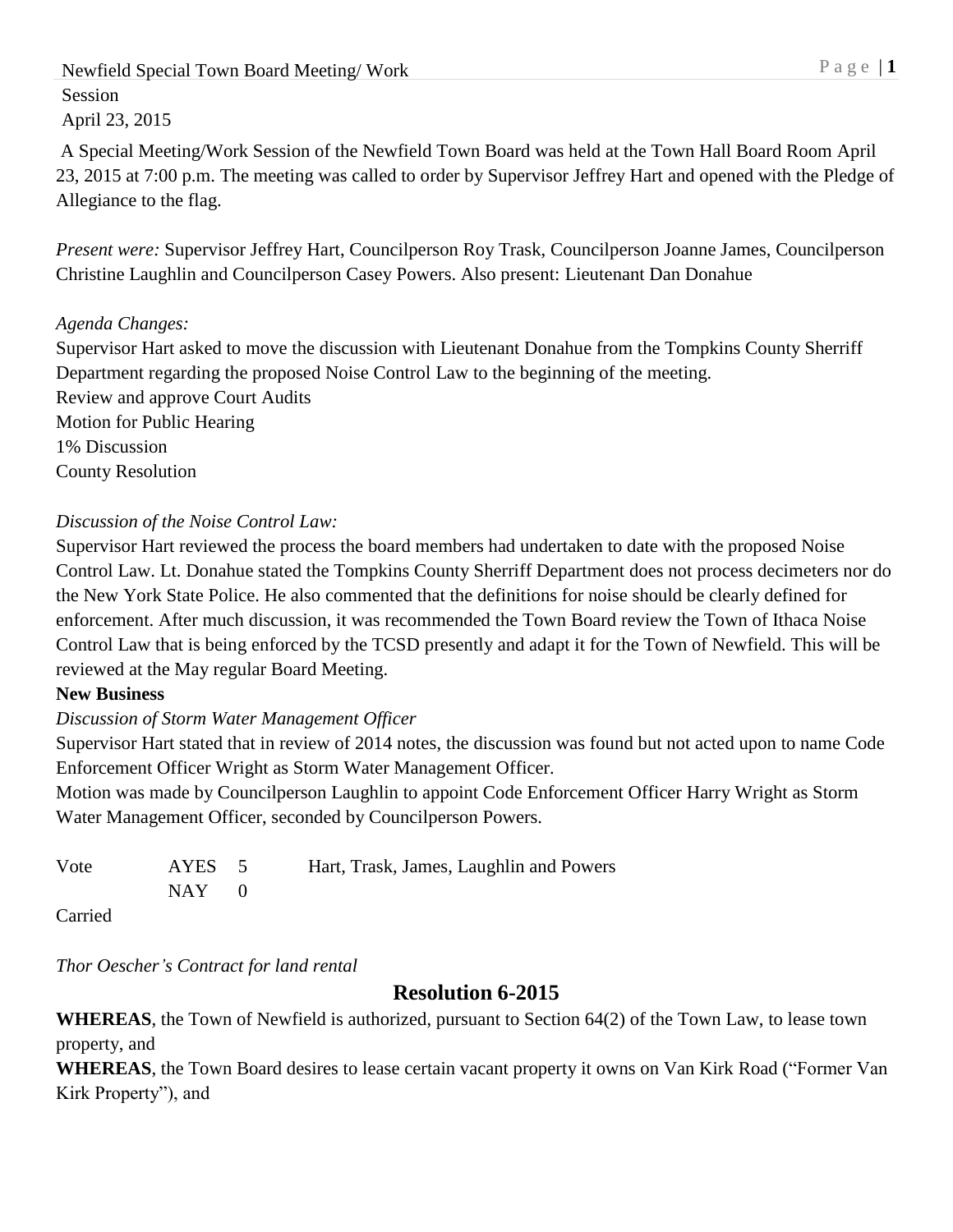Newfield Special Town Board Meeting/Work P a g e | 2

Session

April 23, 2015

**WHEREAS**, a Newfield resident, Thor Oeschner has express interest, is hereby resolved as follows:

- 1. The Board approves a written lease to Mr. Oeschner in the form annexed hereto, at a rate of \$30.00 per acre per year which rate the Board finds is reasonable.
- 2. The lease term shall be April 23, 2015 to December 31, 2015 with a total lease payment of \$330.00.
- 3. The Board hereby agrees to lease the property, subject to a permissive referendum pursuant to section 90 of the Town Law.

Motion was made by Councilperson Powers to approve the VanKirk Road land lease to Thor Oescher, seconded by Councilperson Laughlin.

| Vote | AYES 5    | Hart, Trask, James, Laughlin and Powers |
|------|-----------|-----------------------------------------|
|      | $NAY = 0$ |                                         |

Carried

## *Review of Payne and Strosnider 2014 Court Audits*

Supervisor Hart reported that Nadine Bennett the Town Bookkeeper has audited the 2014 Court accounts for Justices Payne and Strosnider.

Motion was made by Councilperson Trask to approve the audit of Justice Strosnider's accounts, seconded by Councilperson James.

Vote AYES 5 Hart, Trask, James, Laughlin and Powers  $NAY$  0

Carried

Motion was made by Councilperson James to approve the audit of Justice Payne's accounts, seconded by Councilperson Trask.

| Vote | AYES 5    | Hart, Trask, James, Laughlin and Powers |
|------|-----------|-----------------------------------------|
|      | $NAY = 0$ |                                         |

Carried

The Justices will be asked to attend the May work session for a Court update.

*Discussion of the County Resolution No. 74 -2015 Expressing Concern over Lack of Transparency, Possible"Fast Track"Designation, and Potential Negative Effects on the Environment, Health, Labor, and Local Business from the Trans-Pacific Partnership and Urging Defeat of "Fast Track"*

While it was felt the concept behind the resolution was good, the Newfield Town Board agreed this matter was not a responsibility of local government. Councilperson James asked that County Legislature Representative McKenna be recognized for his vote.

*1% Efficiency Savings*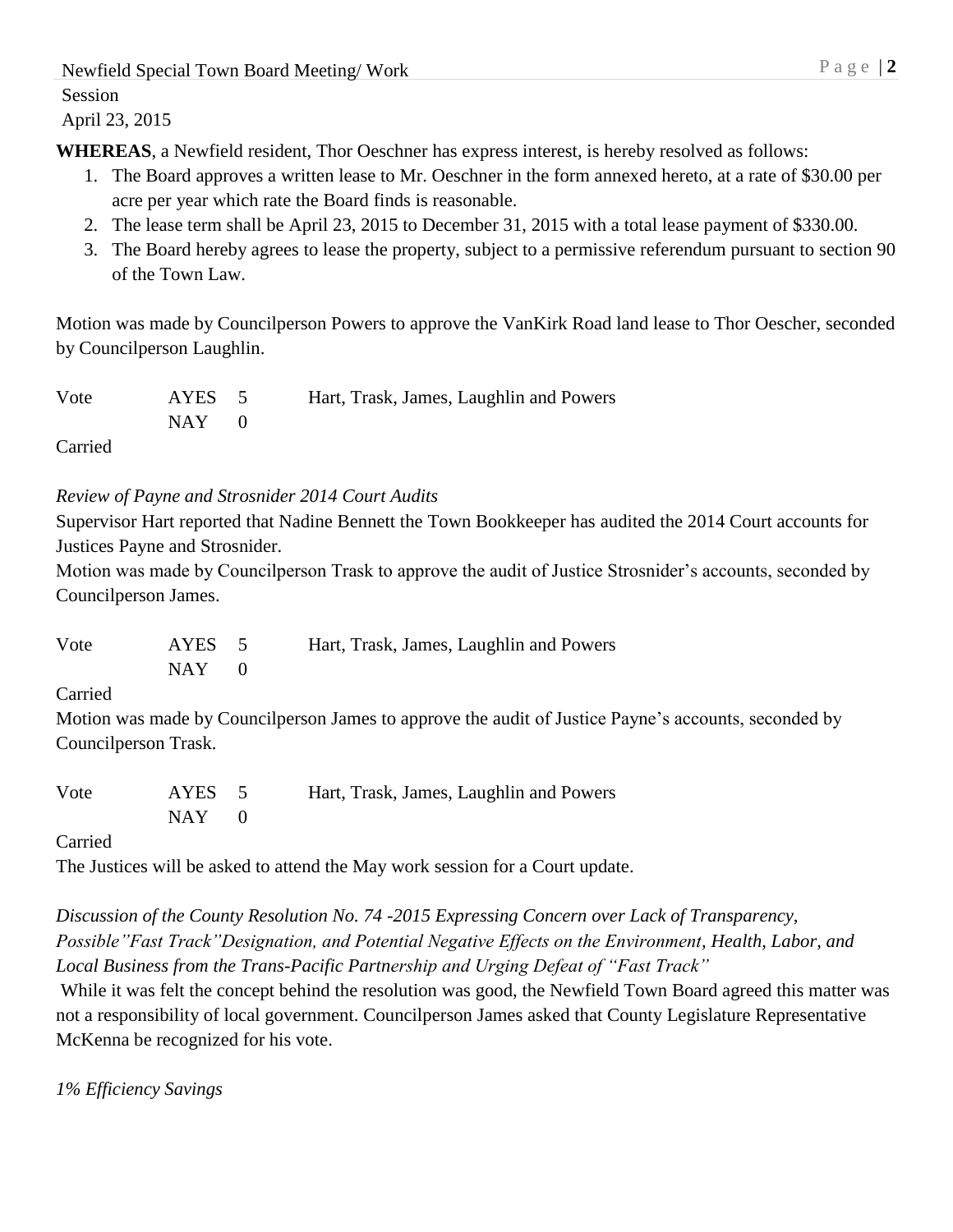Newfield Special Town Board Meeting/Work P a g e | 3

Session

April 23, 2015

Councilperson James stated that the Newfield School District has achieved the 1% efficiency savings by implementing health insurance changes, independent from BOCES. Councilperson James explained that the 1% efficiency savings could not be a 1% budget cut, but rather a savings that would sustain its self-moving forward. She added that a true efficiency example would be shared services. It was commented from the Newfield Town Board Members the shared job service of Highway Superintendent and Water Supervisor. An analysis will be calculated, if the 1% efficiency is not met, the Town of Newfield could be covered with the County 1% efficiency.

# *Resolution No.7-2015*

*WHEREAS, the Town of Newfield has received an application for the construction of a cell tower in the Town of Newfield on Tupper Road*

*WHEREAS, the Town Board wishes to hear public comment from its residents concerning this application BE IT RESLOVED, the Newfield Town Board will hold a Public Hearing at the Newfield Town Hall, May 14, 2015 at 6:30 p.m.* 

Motion was made by Councilperson Powers to approve Resolution No. 7-2015 to hold a Public Hearing for the construction of a proposed cell tower on Tupper Road, seconded by Councilperson Laughlin.

| Vote    | AYES 5    | Hart, Trask, James, Laughlin and Powers |
|---------|-----------|-----------------------------------------|
|         | $NAY = 0$ |                                         |
| Carried |           |                                         |

## **Old Business**

## *Discussion of the Water Tower Project*

Supervisor Hart stated Councilpersons Trask and Laughlin met with Dan Walker from LaBella Engineering, and he met with Andy Sciarabba from TG Miller Engineers concerning the bids for the proposed water tower project. Each company's bid quote were reviewed and discussed by the Board.

Motion was made by Councilperson Laughlin to award the water tower project to LaBella Engineering of a bid quote not to exceed \$134,100.00 for basic services fees and project inspections, seconded by Councilperson Powers.

| Vote                 | AYES 5    | Hart, Trask, James, Laughlin and Powers |
|----------------------|-----------|-----------------------------------------|
|                      | $NAY = 0$ |                                         |
| $\sim$ $\sim$ $\sim$ |           |                                         |

Carried

At 9:05, motion was made by Councilperson James to adjourn, seconded by Councilperson Trask.